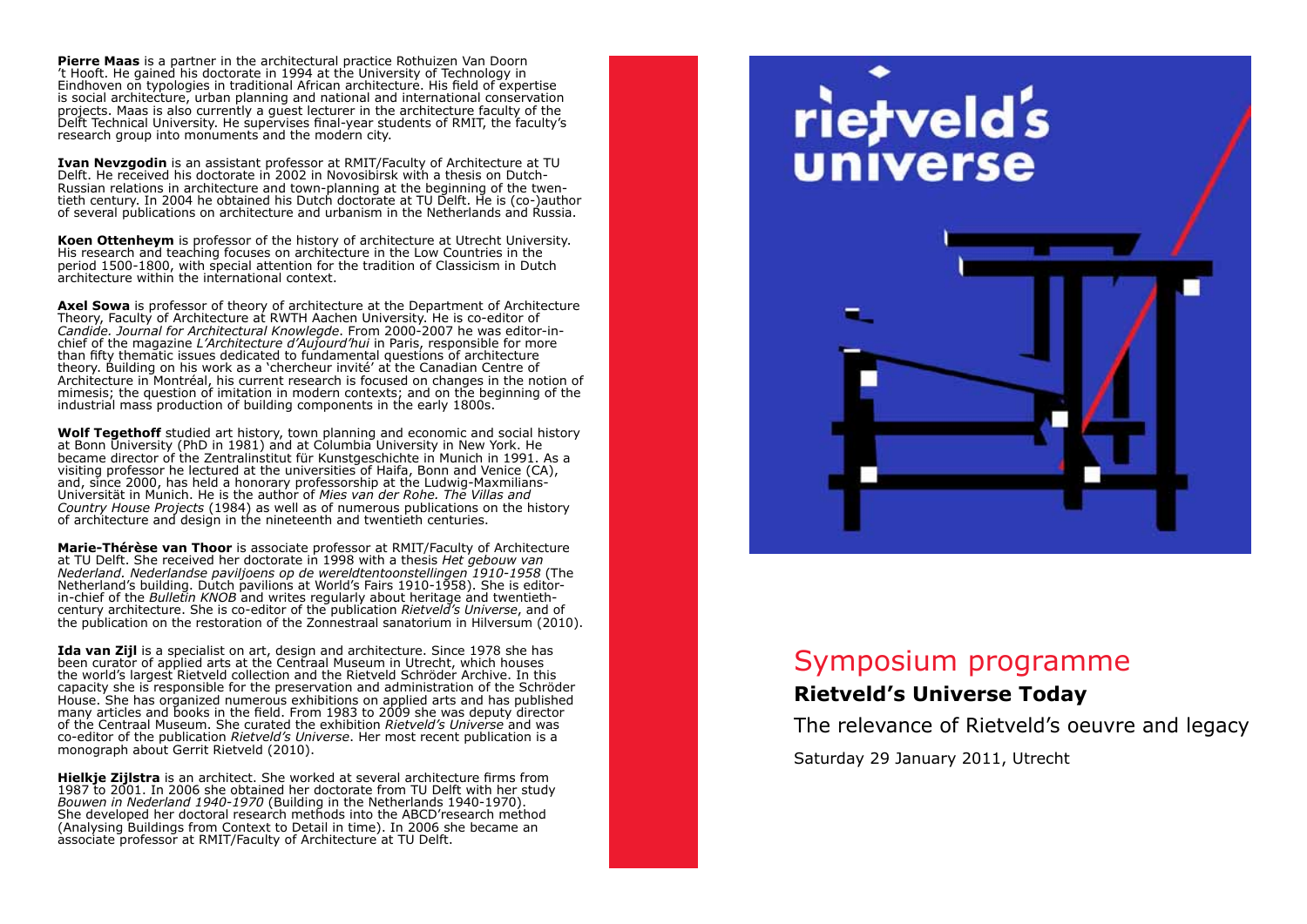

 *Gerrit Rietveld, 1947*

The Utrecht-born architect and designer Gerrit Rietveld is well known for the Red Blue Chair and the Schröder House but the rest of his work is no less interesting. In 2006 the research project *Rietveld's Universe* was initiated with the aim of achieving a greater understanding of his work and ideas and a better idea of his place in history. This research project culminated in the exhibition *Rietveld's Universe* at the Centraal Museum in Utrecht, curated together with the Netherlands Architecture Institute. The exhibition is accompanied by an eponymous publication with articles by Dutch and international writers. The research project *Rietveld's Universe* is brought to a festive conclusion on 29 January 2011 with a symposium about Rietveld, his place in history, his working method and the relevance of his ideas today.

## Theme 1 **Housing as attitude to life**

In the twentieth century there were enormous developments in (social) housing in the Netherlands and other Western European countries and America. It was not only aesthetics that played a role in this. Housing was seen as an attitude to life, which had an influence on the design of domestic architecture as is clear from Rietveld's own texts. The houses of the modernists such as Le Corbusier, Gropius, Mies van der Rohe, Oud, Neutra and Rietveld therefore demonstrate similarities but also great differences. Rietveld's designs were imitated stylistically in Eastern Europe even if the ideological approaches were vastly different to those of Rietveld.

*'How do we make living into a daily celebration, a celebration of sun and rain and beautiful skies? A celebration of privacy at certain times and a celebration of communing with nature at others. (…) I know that neither society nor the people are ready for this, but we must build for a happy and dignified future (…)'.* (From: Gerrit Rietveld, *Woningbouw* (Housing), undated text. RSA GR 117.)

**Pippo Ciorra** is senior curator of architecture at the Museo Nazionale delle arti del XXI Secolo (MAXXI), Rome. He is an architect, critic and lecturer at the Ascoli Piceno Faculty of Architecture of the University of Camerino in Italy. Ciorra also contributes to architectural magazines, daily newspapers and national radio stations. He is part of the editorial board of *Casabella* and the author of critical monographs and essays. His recent works include the Biology Laboratories at Camerino and the extension currently underway of the National Archaeological Museum of Ascoli Piceno. He has curated and presented exhibitions at the Venice Biennale, the Casa dell'Architettura and MAXXI in Rome and the Palazzo degli Anziani in Ancona. Among his publications are *Ludovico Quaroni, 1911-1987* (1989); *Richard Meier, architetture* (1993); *New Italian Architecture: Italian Landscapes between Architecture and Photography* (2000); *Museums. Next Generation* (2006).

**Jurjen Creman** is a furniture restorer who specializes in the restoration, conservation and study of the twentieth-century furniture. He was involved in the retrospective of Rietveld's work at the Centraal Museum in 1922- 1993. Since then he has worked for a great many museums, auction houses, collectors and dealers of Rietveld furniture. In his own studio he researches and restores Rietveld furniture with special attention to their material and structural properties.

**Rob Dettingmeijer** taught theory and history of architecture and urban planning for the last thirty years at Utrecht University. His doctoral thesis is titled *Open City, planning development, town planning, housing and architecture in Rotterdam between the wars* (1988). He is one of the founders of the European Architectural History Network and editor of the *Bulletin KNOB* (Royal Dutch Antiquarian Society). He was guest-curator of the exhibition *Rietveld's Universe* and co-editor of the publication *Rietveld's Universe*.

**Dick van Gameren** is the founder of Dick van Gameren architecten. He has won several prizes for his designs for housing, urban planning, offices and exhibitions. He has served on the editorial staff of Forum, was chairman of the programming committee of Arcam (Architectuur Centrum Amsterdam) and was a member of the Architectural Advisory Committee for The Hague. Since 2006 he has been professor of Architectural Design/Housing Design at TU Delft and since 2008 he has been chairman of the Department of Architecture.

**Hubert Jan Henket** is an architect and founder of Bierman Henket architecten. From 1984 to 1998 he was professor of Building Technology at the University of Technology in Eindhoven and from 1998 to 2005 he was professor of architecture at TU Delft. Henket is chairman of the Rietveld Schröder House Foundation, the Rietveld Schröder Archive and the Van Doesburg House Foundation in Meudon, France. He is the founder and honorary president of DOCOMOMO, an international organisation for the DOcumentation and COnservation of buildings, sites and neighbourhoods of the MOdern MOvement.

**Roman Koot** is an art historian and the head of public services and chief curator at the RKD, the Netherlands Institute for Art History. He researches and publishes on modern visual art. His main area of interest is the configuration and significance of local arts scenes. He has published work on modernist trends in Rotterdam during the interwar period on art in Utrecht. His most recent publication is a monograph on the Utrecht-based graphic design group De Luis (1960-1980).

**Marieke Kuipers** is professor of cultural heritage at RMIT/Faculty of Architecture at TU Delft and senior specialist in twentieth-century architectural heritage at the Netherlands Agency for Cultural Heritage. She received her PhD in 1987 for her dissertation on experimental housing in concrete before 1940 and has published widely, in particular on the architectural heritage of the Modern Movement. She has also been involved in the statutory protection of various buildings by Rietveld. Besides, she is vice-chair of the International Specialist Committee on Registers of the international organization DOCOMOMO.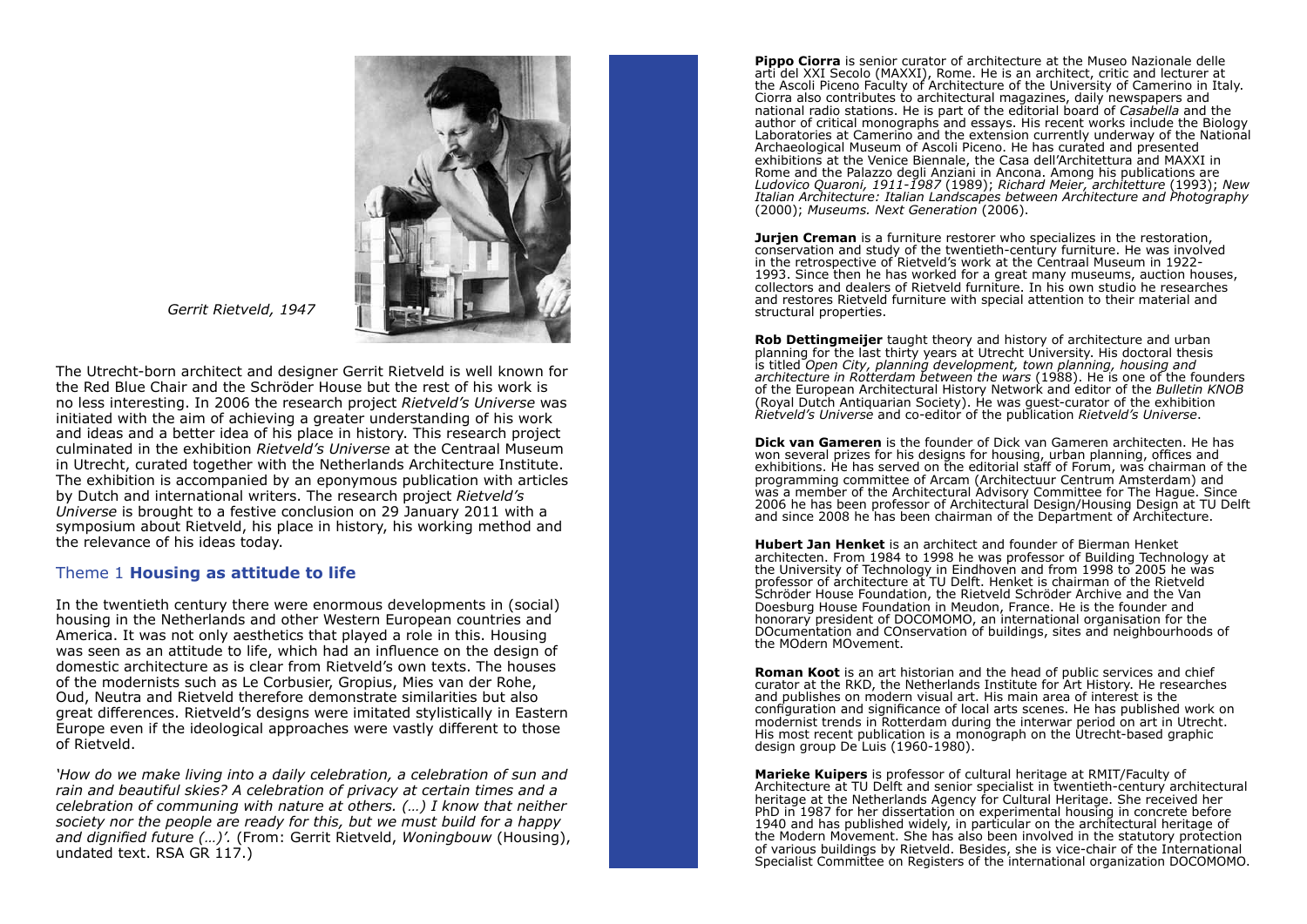# **Symposium programme**

*09.30-11.00* opportunity to (re)visit the exhibition *Rietveld's Universe* at the Centraal Museum, Nicolaaskerkhof 10, Utrecht

*10.30-11.00* reception with tea and coffee, Utrecht University, Drift 21, Utrecht

*11.00-11.15 opening* by **Koen Ottenheym** (professor at Utrecht University) and **Hubert-Jan Henket** (architect and chairman of the Rietveld Schröder House and the Rietveld Schröder Archive)

*11.15-11.30 spoken review* by **Axel Sowa** (professor of theory of architecture at the Department of Architecture Theory, Faculty of Architecture at RWTH Aachen University)

# *11.30-12.30 round-table discussion* Theme 1 **Housing as attitude to life**

**Dolf Broekhuizen** (architecture historian), **Maristella Casciato** (professor of the history of architecture at University of Bologna), **Roman Koot** (art historian and chief curator at the RKD/ Netherlands Institute for Art History) and **Wolf Tegethoff** (director of the Zentralinstitut für Kunstgeschichte in Munich) discuss with **Tim Benton** (professor of the history of art at Open University UK)

*12.30-13.30* lunch

*13.30-13.45 spoken review* by **Pippo Ciorra** (professor of Design and Theory at the School of Architecture at Ascoli Piceno, University of Camerino and chief curator of architecture at MAXXI, Museo Nationale delle arti del XXI secolo, Rome)

# *13.45-14.45 round-table discussion* Theme 2 **Rietveld, the twentieth century avant-garde and contemporary design practice**

**Ole Bouman** (director of the Netherlands Architecture Institute), **Rob Dettingmeijer** (architecture historian), **Ivan Nevzgodin** (assistant professor RMIT at TU Delft) and **Ida van Zijl** (curator of applied arts at Centraal Museum) discuss with **Dick van Gameren** (architect and professor at TU Delft)

*14.45-15.15* tea and coffee

*15.15-16.15 round-table discussion* Theme 3 **Heritage and restoration**

**Jurjen Creman** (furniture restorer), **Marieke Kuipers** (professor RMIT at TU Delft), **Marie-Thérèse van Thoor** (associate professor RMIT at TU Delft) and **Hielkje Zijlstra**  $\hat{f}$ associate professor RMIT at TU Delft) discuss with **Pierre Maas** (architect)

*16.15-16.30 spoken review* by **Barry Bergdoll** (professor of architectural history in the Department of Art History and Archaeology at Columbia University and the Philip Johnson Chief Curator of Architecture and Design at the Museum of Modern Art (MoMA), New York City)

*16.30-16.45 closing ceremony* by **Hubert-Jan Henket**

*16.45-18.00* drinks

*The symposium* Rietveld's Universe Today *has been made possible thanks to the generous support of*